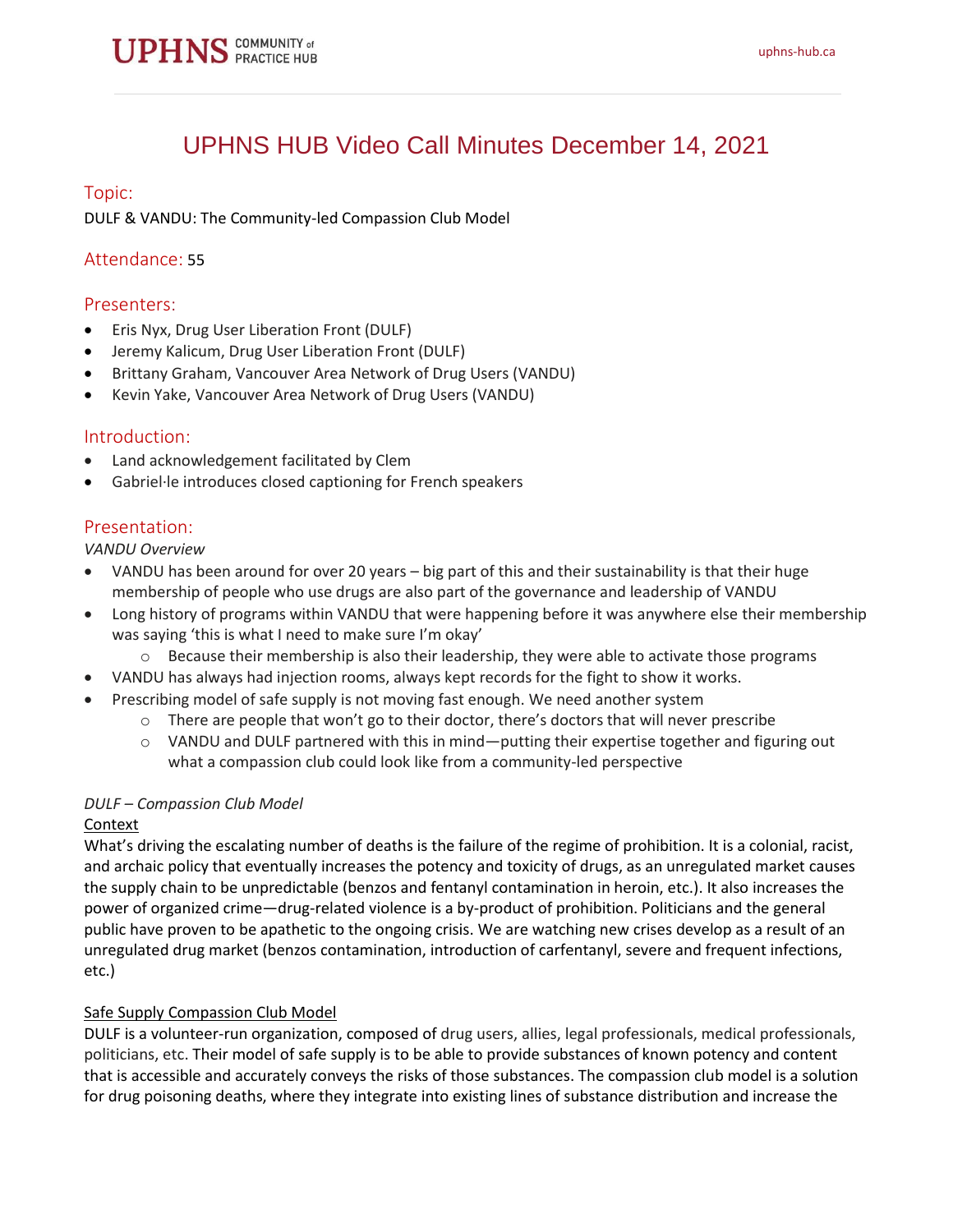power of consumers. They purchase the substances from community and the online sources, test the substances then package and accurately label them to redistribute to their compassion club members in a safe and accountable environment.

#### Process

- 1. Membership Assessment: conducted in-person by a club peer. If accepted, they fill out a very lowbarrier membership form. A membership in an existing and established drug user group is also accepter in lieu of membership
- 2. Market Navigation: their preference is a legal and regulated supply. Community-based drug user groups are also in a unique position to navigate illicit markets on behalf of the club. They also use internetbased (darknet) drug markets to introduce an additional level of regulation into drug markets which can increase safety and consistency
- 3. Quality Control: All substances are tested with dip sticks, FTIR, and mass spectrometry to ensure quality drugs, exponentially increasing the effectiveness and impact of drug checking initiatives. Though there are limitations to FTIR testing:
	- a. Incredibly high user error—ex: it is very difficult to differentiate 6-monoacetylmorphine from diacetylmorphine. That is why we need to leverage other technologies
- 4. Labels and Packaging: Keeping it as simple as possible, while indicating the dangers of the substance as well as what precisely is in them. Same labels you would find on medication. We are not trying to encourage people to use drugs, but just protecting them.
- 5. Distribution: For the compassion club to remain cost efficient, substances must be provided at-cost to club membership. Substance that are obtained through private donations are provided free of cost. Due to the dependence on illicit markets, future prices will reflect street prices if there is no other viable option. Bulk purchase allows compassion clubs to leverage economies of scale.

#### Why will it save lives + Why DULF?

The model acts as a quality control checkpoint, provides clear and accurate labeling, and facilitates community connection and innovation. A centralized purchasing system also increases consumer power, and it also becomes an initial contact point to access other services, in addition to how funds are diverted from the black market.

DULF is uniquely situated to intervene as they have deep and meaningful connections with the provincial network of PWUD and local drug user organizations, have the tech skills to source substances from the darknet which increases safety and market accountability. They have also demonstrated they have no desire to profit off this intervention, they are solutions-focused, and willing to work with all stakeholders to keep PWUD alive and healthy, keeping the community safe.

#### Evaluation

Of the over 120 grams of narcotics DULF has provided, there have been 0 known overdoses. With further funding, DULF will engage in a deeper evaluative study of the impacts of a real safe supply. It is a logical response to BC's ongoing overdose emergency—it's not perfect, but it saves lives. History has shown that the most impactful harm reduction innovation sparks from civil disobedience of community drug user groups.

#### Current Advocacy Efforts

We are demanding that action be taken by appropriate levels of government to innovate harm reduction and either provide sanctioning for this program to continue to operate in community or take real action to implement evidence-based compassion clubs. We have submitted an exemption request and SUAP application to Health Canada.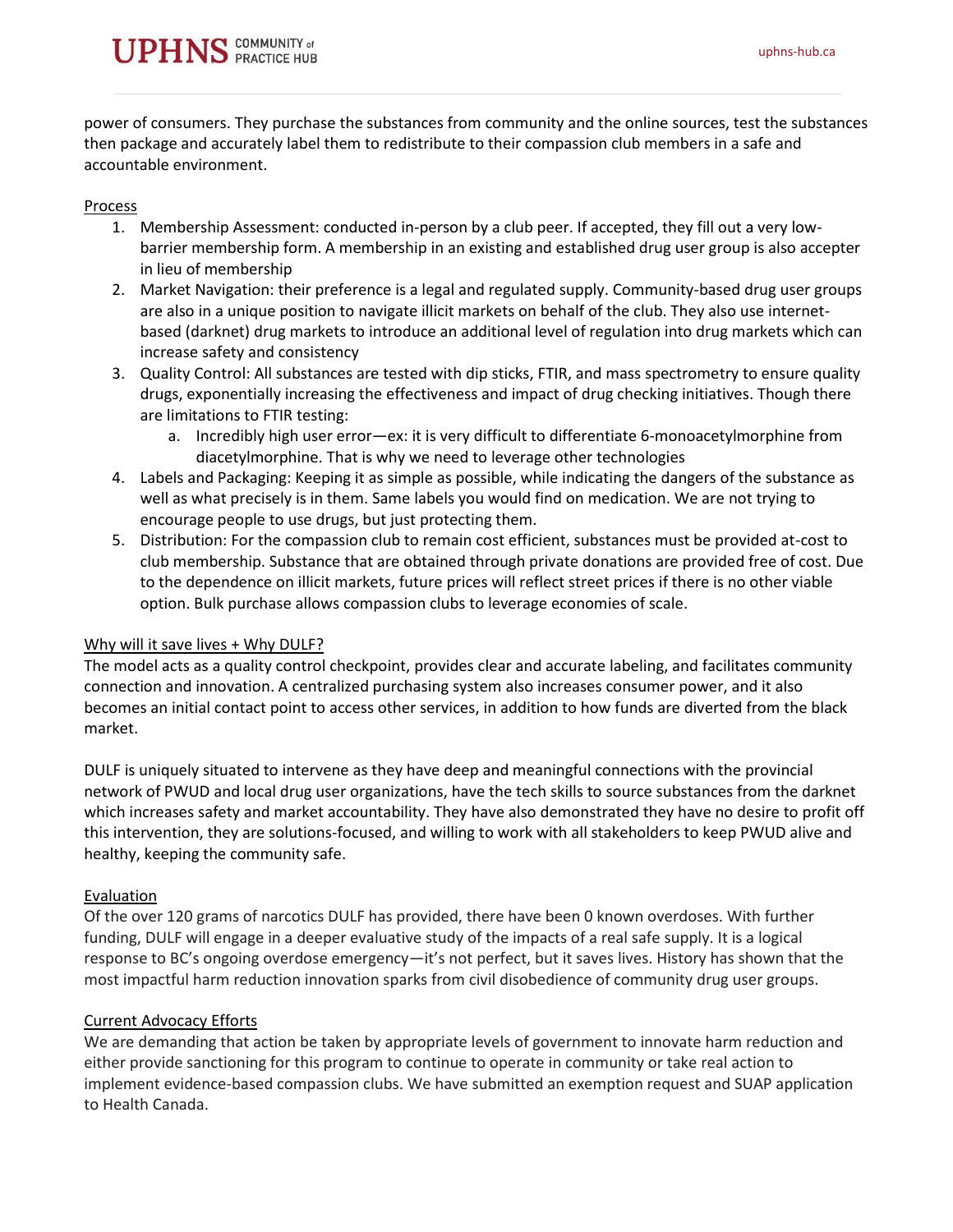#### What you can do to help

Donate to our donor program, get a letter of support from your organization/institution, sign our petition, write or reach out to your MP and express support for DULF's activities.

## Question & Answer

- Is there self-testing that individual users could have access to test if their drugs were contaminated?
	- There are fentanyl and benzos strips where you can take your drug, dilute it and dip it  $-$  all it tells you is if it's positive or negative. Could be good if you are looking for something that isn't cut with fentanyl or benzos. They don't reliably pick up all the benzos and fentanyl analogues (carfentanyl, etc.) so it is still a gamble.
- Cryptocurrency to buy drugs on the dark web for DULF
	- o Bitcoin and Monero. Bitcoin is easy to use, but it is trackable, not completely anonymous. Monero is completely untrackable, and we can exchange that Bitcoin into Monero online. A lot of this stuff is quite high barrier, so there's some ways that you can buy it from a different type of marketplace
- Are you doing any kind of evaluation on how people are consuming their drugs?
	- $\circ$  We are more keeping track of if people died or not number of overdoses. And the answer has always been no, we haven't had a theoretical fatal overdose, because when people know what they are consuming, they can know better how to dose themselves. Without any regulations, people die
- Donating funds
	- $\circ$  The good thing about collecting public funds is that if this does go to court one day, we can show all the public support we have through those donated funds. Part of our fundraising platform was very deliberate. We wanted to have some sort of platform where people can also donate and say that they're donating for this specific cause
- The public and private components of the work DULF does
	- $\circ$  Public: we do these celebrations of resilience, and that's how we communicate with the public. It's through the media, social media, spreading awareness, creating dialogue.
	- $\circ$  Private: we do give out drugs and we don't highly publicize it to people who really need it and running a compassion club
- Speaking to VANDU's mechanism of utilizing their bathrooms as safe inhalation sites
	- o Bathrooms at VANDU have really good ventilation. Bathrooms are monitored every 5 minutes. There has been maybe a handful of overdoses in there, but we are really on top of it. We are in a place where it is the policies and program rules that are sort of bogging us down from moving forward. This is what holds up a lot of places who want to hold up inhalation spaces
- Is there a current example that supports your cause—Portugal decriminalization model, maybe?
	- $\circ$  We don't think decrim will be a successful intervention without safe supply if you can possess drugs, but you cannot buy them from a safe and regulated source. You're still incredibly at risk for death. These giveaways we have been doing are the only times this has ever happened in the history of drugs of this scale in this way, so we are pushing the boundaries of harm reduction
	- o We wrote the section 56 exemption that cites a lot of evidence (mostly coming out of Vancouver and some in Ontario) that have run medicalized safe supply programs. These studies have shown how medicalization affects harm reduction
		- We use that to say that the model needs to be de-medicalized and run by the community. It is much more accessible and when things are de-medicalized. A medicalized model only builds up more and more barriers. These medical models are usually made to make staff more comfortable, not to truly support the people accessing that safe supply